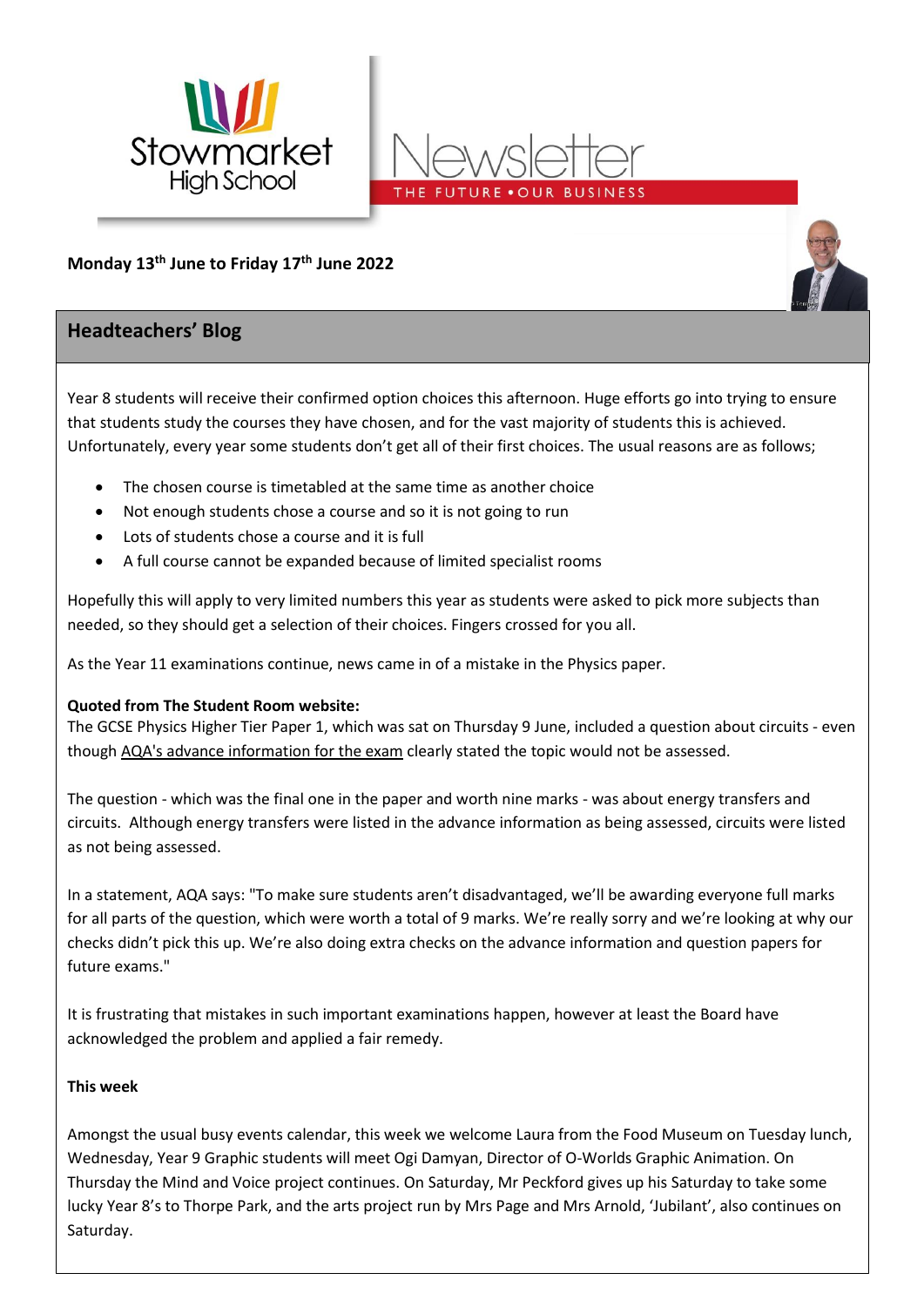Loads going on – I am very proud when I see so many varied opportunities and activities for our students.

At the end of the week we say goodbye to Mrs Mason in attendance - her determination to ensure students are at school has significantly helped raise standards in our school, and her care and effort on behalf of hundreds of families has been exceptional. We wish her well as she takes up a promoted post with the County Education Welfare team.

We also say goodbye to Kay Timmis, Head of the Kitchen. Kay's energy and bubbly personality have combined with her determination to improve the service students receive to make Lilie's a key part of our social experience. Kay is moving on to work in a new charity - we wish her all the very best.

Keith Woodward will not be known to many parents, but as our science technician he has impacted hundreds and hundreds of lessons, supplying teachers and students with all their equipment and chemicals. He is moving onto pastures new, and we would like to thank him for everything he has done.

Have a great week everyone.

Mr Lee-Allan

# **Fixtures Next, Week:**

#### Monday 13th June

- · Year 7 Rounders @ Thurston- 3:10pm- 5:00pm (G. Whitfield)
- · Year 10 Athletics @ Bury Track-1:30pm-6:00pm (J.Howland / D.Wise)

#### Wednesday 15th June

- · Year 9 Rounders @ Ormiston Sudbury 2:30pm 6:30pm (G. Whitfield)
- · Year 8 Rounders @ Thurston- 2:45pm-5:30pm (J.Howland)

#### Thursday 16th June

· Year 10 Rounders @ SHS- 3:10- 5:00 (J.Howland / G.Whitfield)

#### Friday 17th June

• KS1 Sports Leaders Event @ SHS

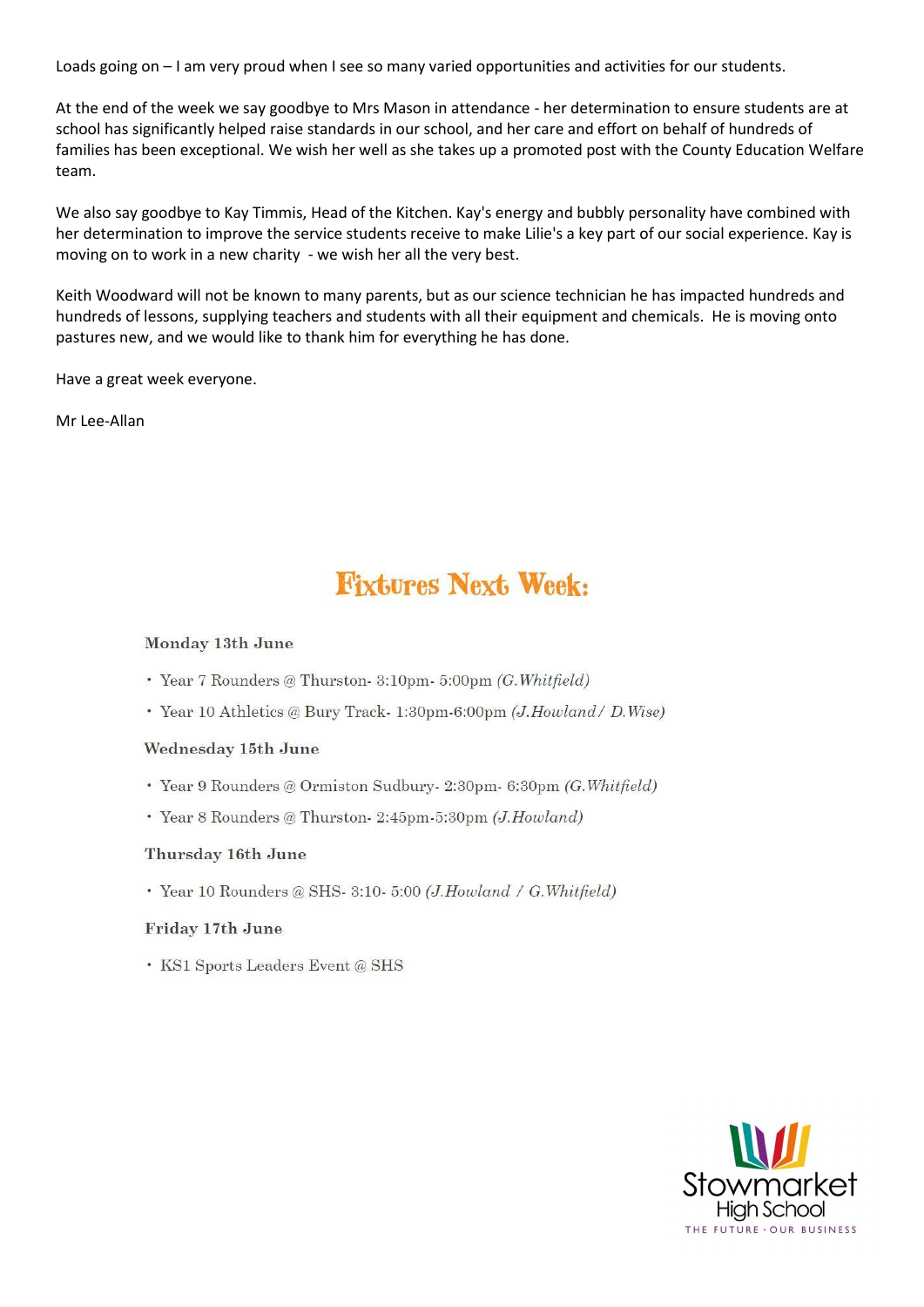#### **Jubilant Project 2022**

Having been approached initially by Liz Downie from the Jubilant Project, we were given several options to collaborate with an exciting creative initiative in Stowmarket in the summer. I put in my bids for our Arts students to work with professional creative producers during the 12 week project and we were given an exciting filmmaking & podcast assignment alongside the Sudbury based company 'Offshoot' and a creative writing challenge to work with the very talented James McDermott, a young scriptwriter & poet based in East Anglia.

Students from the year nine Art, Photography, Drama and Music groups were given the opportunity to take part and team up with the inspirational film making company inspired by the prospect of a future career in the film industry, film production or directing, they have all risen to the challenge and worked incredibly professionally during the last 2 months. This week's workshop was no exception, they filmed, directed, and recorded the year 8 creative writers during their morning workshop & lecture from James McDermott.

The resulting footage along with recording of the entire production process, will be assembled and spliced with still images and podcasts from students, staff and guests. It will combine with additional visual, performance art input to enhance the literary content, to make a final documentary-style film. The resulting piece will be presented at the 'Jubilant Project' in July and then at the annual 'Primadonna' festival during the summer holiday. Our talented creative crew have been invited to attend and represent the youth of Stowmarket. They'll be brilliant!